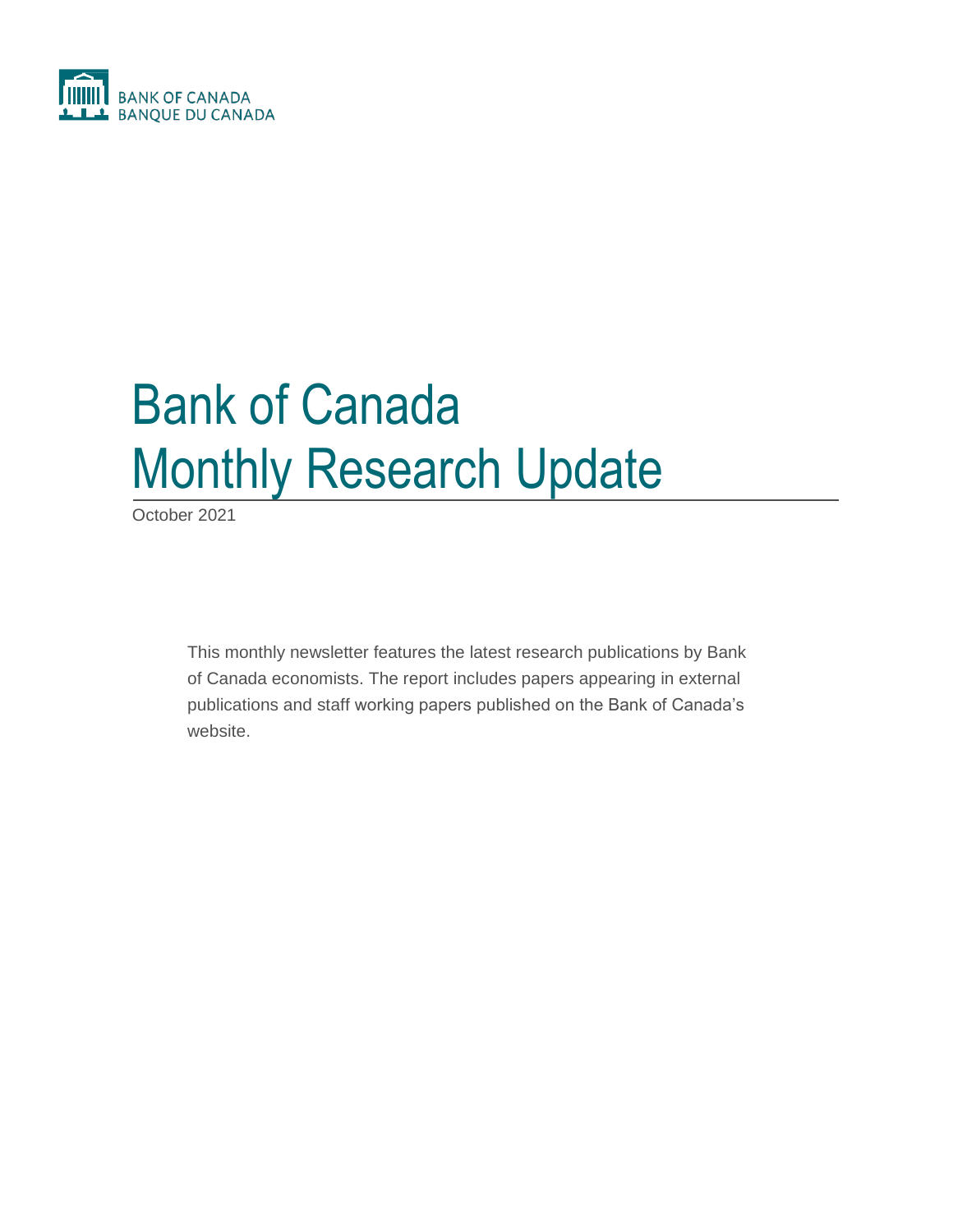## **PUBLISHED PAPERS**

#### **In-Press**

- Wee, Shu Lin & Pilossoph, Laura, ["Household Search and the Marital](https://www.aeaweb.org/articles?id=10.1257/mac.20180092)  [Wage Premium",](https://www.aeaweb.org/articles?id=10.1257/mac.20180092) American Economic Journal: Macroeconomics, Vol 13(4): 55-109, October 2021
- Hommes, Cars & Bao, Te & Pei, Jiaoying, ["Expectation formation in](https://www.sciencedirect.com/science/article/pii/S2214635021001350)  [finance and macroeconomics: A review of new experimental](https://www.sciencedirect.com/science/article/pii/S2214635021001350)  [evidence",](https://www.sciencedirect.com/science/article/pii/S2214635021001350) Journal of Behavioral and Experimental Finance, Vol 32: 100591, December 2021

#### **Forthcoming**

- Shcherbakov, Oleksandr[, "Firm-level investment under imperfect capital](https://onlinelibrary.wiley.com/doi/10.1111/jems.12458)  [markets in Ukraine",](https://onlinelibrary.wiley.com/doi/10.1111/jems.12458) Journal of Economics & Management **Strategy**
- Halaj, Grzegorz & Battiston, Stefano & D'Errico, Marco & Kok, Christoffer & Roncoroni, Alan, ["Interconnected banks and](https://www.sciencedirect.com/science/article/pii/S0165188921002013)  [systemically important exposures",](https://www.sciencedirect.com/science/article/pii/S0165188921002013) Journal of Economic Dynamics and Control
- Harding, Martin & Linde, Jesper & Trabandt, Mathias, ["Resolving the](https://www.sciencedirect.com/science/article/pii/S0304393221000969?v=s5)  [missing deflation puzzle",](https://www.sciencedirect.com/science/article/pii/S0304393221000969?v=s5) Journal of Monetary Economics
- Ozhan, Galip Kemal, ["News-driven international credit cycles",](https://www.sciencedirect.com/science/article/pii/S0164070421000719) Journal of Macroeconomics

### **STAFF WORKING PAPERS**

- Jo, Soojin & Karnizova, Lilia, ["Energy Efficiency and Fluctuations in](https://www.bankofcanada.ca/2021/10/staff-working-paper-2021-47/)  [CO2 Emissions",](https://www.bankofcanada.ca/2021/10/staff-working-paper-2021-47/) Bank of Canada Staff Working Paper 2021-47
- Krohn, Ingomar & Mueller, Philippe & Whelan, Paul, ["Foreign Exchange](https://www.bankofcanada.ca/2021/10/staff-working-paper-2021-48/)  [Fixings and Returns Around the Clock",](https://www.bankofcanada.ca/2021/10/staff-working-paper-2021-48/) Bank of Canada Staff Working Paper 2021-48
- Birinci, Serdar & See, Kurt & Wee, Shu Lin, ["Job Applications and](https://www.bankofcanada.ca/2021/10/staff-working-paper-2021-49/)  [Labour Market Flows",](https://www.bankofcanada.ca/2021/10/staff-working-paper-2021-49/) Bank of Canada Staff Working Paper 2021-49
- Raykov, Radoslav, ["Systemic Risk and Portfolio Diversification:](https://www.bankofcanada.ca/2021/10/staff-working-paper-2021-50/)  [Evidence from the Futures Market",](https://www.bankofcanada.ca/2021/10/staff-working-paper-2021-50/) Bank of Canada Staff Working Paper 2021-50
- Woodford, Michael & Xie, Yinxi, ["Fiscal and Monetary Stabilization](https://www.bankofcanada.ca/2021/10/staff-working-paper-2021-51/)  [Policy at the Zero Lower Bound: Consequences of Limited](https://www.bankofcanada.ca/2021/10/staff-working-paper-2021-51/)  [Foresight",](https://www.bankofcanada.ca/2021/10/staff-working-paper-2021-51/) Bank of Canada Staff Working Paper 2021-51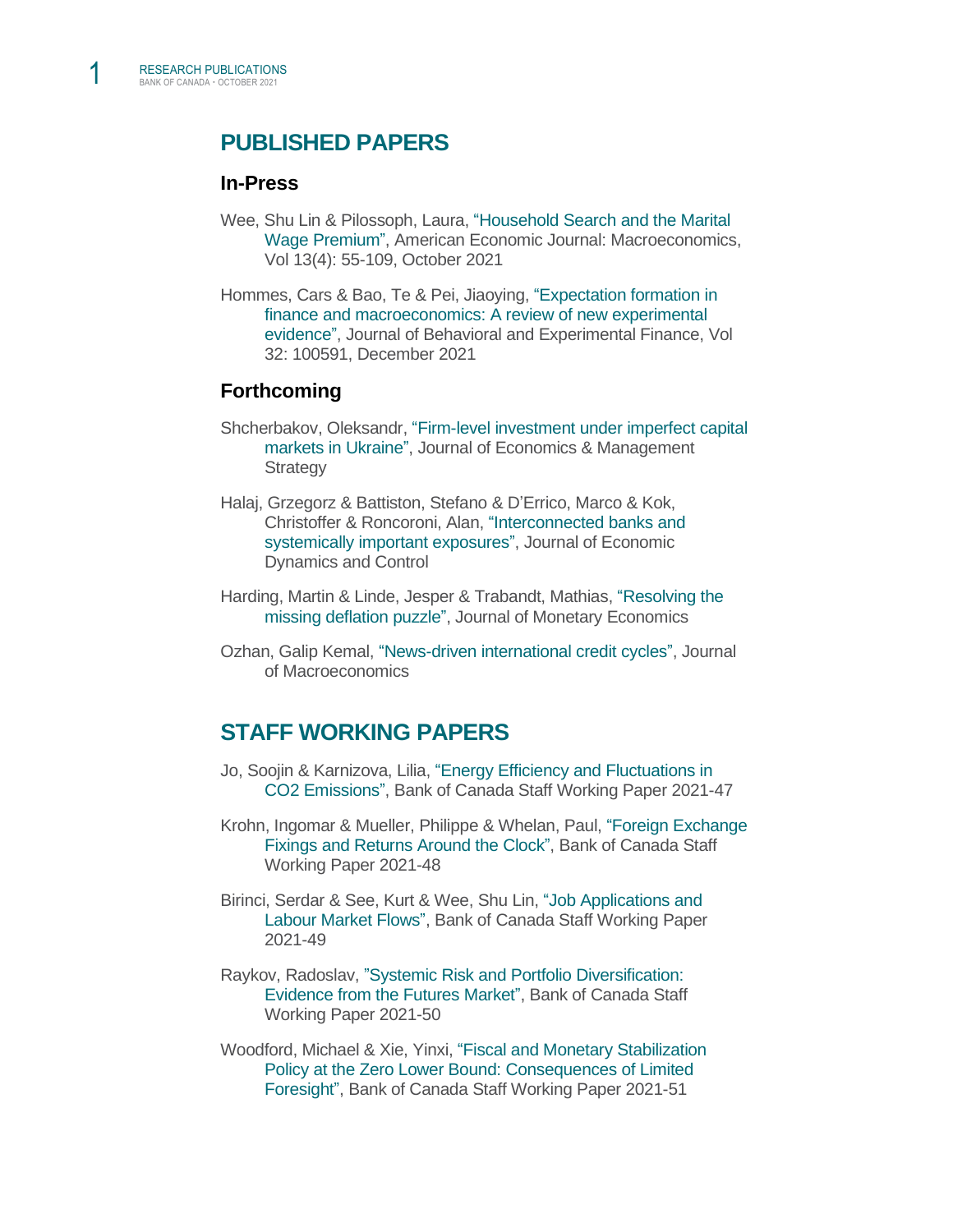- Cavallo, Alberto & Kryvtsov, Oleksiy, ["What Can Stockouts Tell Us](https://www.bankofcanada.ca/2021/10/staff-working-paper-2021-52/)  [About Inflation? Evidence from Online Micro Data",](https://www.bankofcanada.ca/2021/10/staff-working-paper-2021-52/) Bank of Canada Staff Working Paper 2021-52
- Salle, Isabelle, ["What to Target? Insights from a Lab Experiment",](https://www.bankofcanada.ca/2021/10/staff-working-paper-2021-53/) Bank of Canada Staff Working Paper 2021-53
- Brandon, Rajna Gibson & Odabasioglu, Alper, ["Banks' Lobbying](https://papers.ssrn.com/sol3/papers.cfm?abstract_id=1785435)  [Determinants: Insights from the GFC and the Trump Presidency",](https://papers.ssrn.com/sol3/papers.cfm?abstract_id=1785435) European Corporate Governance Institute – Finance Working Paper No. 784/2021

# **STAFF DISCUSSION PAPERS**

Ens, Eric & Savoie-Chabot, Laurence & See, Kurt & Wee, Shu Lin[,](https://www.bankofcanada.ca/2021/10/staff-discussion-paper-2021-15/) ["Assessing Labour Market Slack for Monetary Policy",](https://www.bankofcanada.ca/2021/10/staff-discussion-paper-2021-15/) Bank of Canada Staff Discussion Paper 2021-15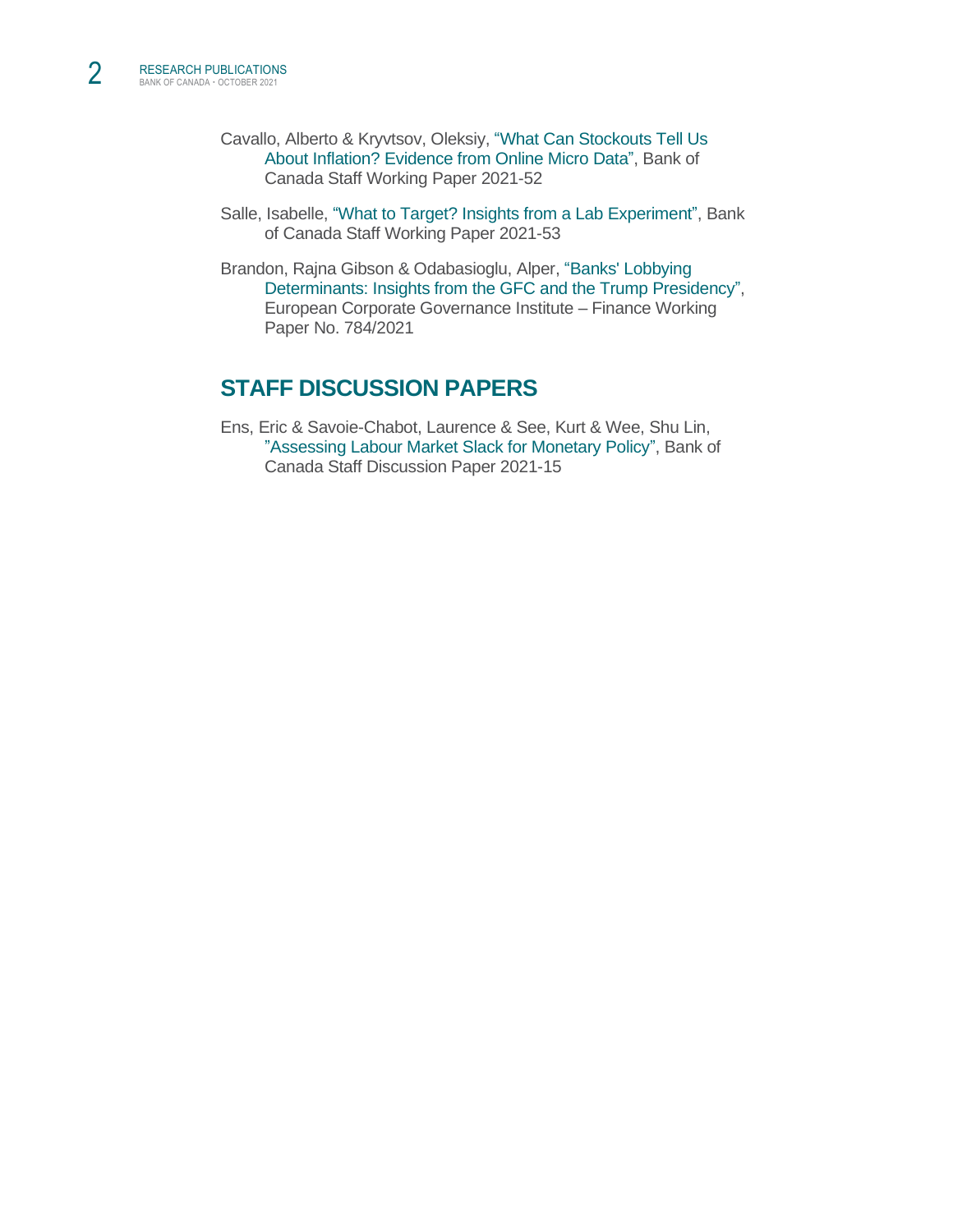# **ABSTRACTS**

#### *[Household Search and the Marital Wage Premium](https://www.aeaweb.org/articles?id=10.1257/mac.20180092)*

We develop a model where selection into marriage and household search generate a marital wage premium. Beyond selection, married individuals earn higher wages for two reasons. First, income pooling within a joint household raises risk-averse individuals' reservation wages. Second, married individuals climb the job ladder faster, as they internalize that higher wages increase their partner's selectivity over offers. Specialization according to comparative advantage in search generates a premium that increases in spousal education, as in the data. Quantitatively, household search explains 10–33 percent and 20–58 percent of the premium for males and females, respectively, and accounts for its increase with spousal education.

#### *[Expectation formation in finance and macroeconomics: A](https://www.sciencedirect.com/science/article/pii/S2214635021001350)  [review of new experimental evidence](https://www.sciencedirect.com/science/article/pii/S2214635021001350)*

This paper reviews the recent development and new findings of the literature on learning-to-forecast experiments (LtFEs). In general, the stylized finding in the typical LtFEs, namely the rapid convergence to the rational expectations equilibrium in negative feedback markets and persistent bubbles and crashes in positive feedback markets, is a robust result against several deviations from the baseline design (e.g., number of subjects in each market, price prediction versus quantity decision, short term versus long term predictions, predicting price or returns). Recent studies also find a high level of consistency between findings from forecasting data from the laboratory and the field, and forecasting accuracy crucially depends on the complexity of the task.

#### *[Firm-level investment under imperfect capital markets in](https://onlinelibrary.wiley.com/doi/10.1111/jems.12458)  [Ukraine](https://onlinelibrary.wiley.com/doi/10.1111/jems.12458)*

This paper develops and estimates a model of firm-level fixed capital investment where firms may be unable to invest optimally due to liquidity and borrowing constraints. Firms rationally anticipate these constraints and make dynamically optimal investment decisions. Structural parameters are estimated using data from the Ukrainian manufacturing sector for the period 1993–1998. The estimation results suggest significant heterogeneity across industries, with 8%– 29% of firms facing binding constraints on investment. These constraints are persistent over time. To make optimal investments,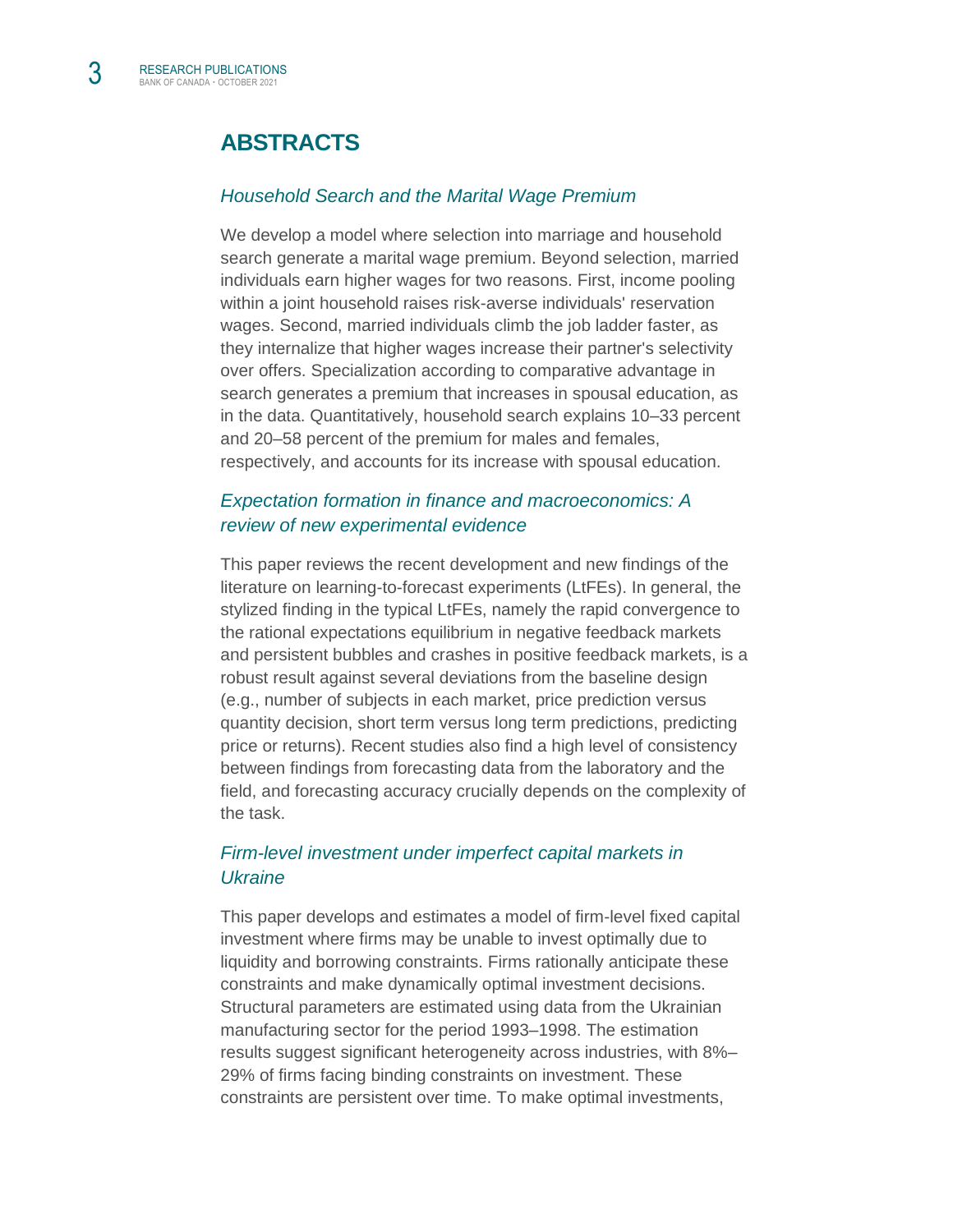24%–64% of firms must borrow to complement their own resources. The characteristics of constrained firms and the relationship between industry institutions and the level of financial constraints are discussed.

#### *[Interconnected banks and systemically important exposures](https://www.sciencedirect.com/science/article/pii/S0165188921002013)*

We study the impact of the interplay between the structure of the financial network and market conditions on financial stability in the European banking system. We capture two channels of financial contagion. The first channel concerns direct interconnectedness, via a network of interbank loans, banks' loans to other corporate and retail clients, and securities holdings. The second channel concerns indirect interconnectedness, via overlapping exposures to common asset classes. To assess the impact of contagion, we apply the structural valuation model NEVA, in which common shocks to banks' external assets are reflected in a consistent way in the market value of banks' mutual liabilities through the network of obligations. Applying the model to a unique supervisory data set collected by the European Central Bank that covers 26 large banks in the euro area we identify a strongly non-linear relationship between diversification of exposures, shock size, and losses due to interbank contagion. We also demonstrate the potential for contagion effects to amplify firstround stress test results due to interconnectedness. Finally, we provide insights into the potential impact of more diversified versus more domestic portfolio allocation strategies on the propagation of contagion, which are relevant to policy discussions about international risk sharing, for instance, in the context of the EU Capital Market Union.

#### *Resolving [the missing deflation puzzle](https://www.sciencedirect.com/science/article/pii/S0304393221000969?v=s5)*

A resolution of the missing deflation puzzle is proposed. Our resolution stresses the importance of nonlinearities in price- and wage-setting when the economy is exposed to large shocks. We show that a nonlinear macroeconomic model with real rigidities resolves the missing deflation puzzle, while a linearized version of the same underlying nonlinear model fails to do so. In addition, our nonlinear model reproduces the skewness of inflation and other macroeconomic variables observed in post-war U.S. data. All told, our results caution against the common practice of using linearized models to study inflation and output dynamics.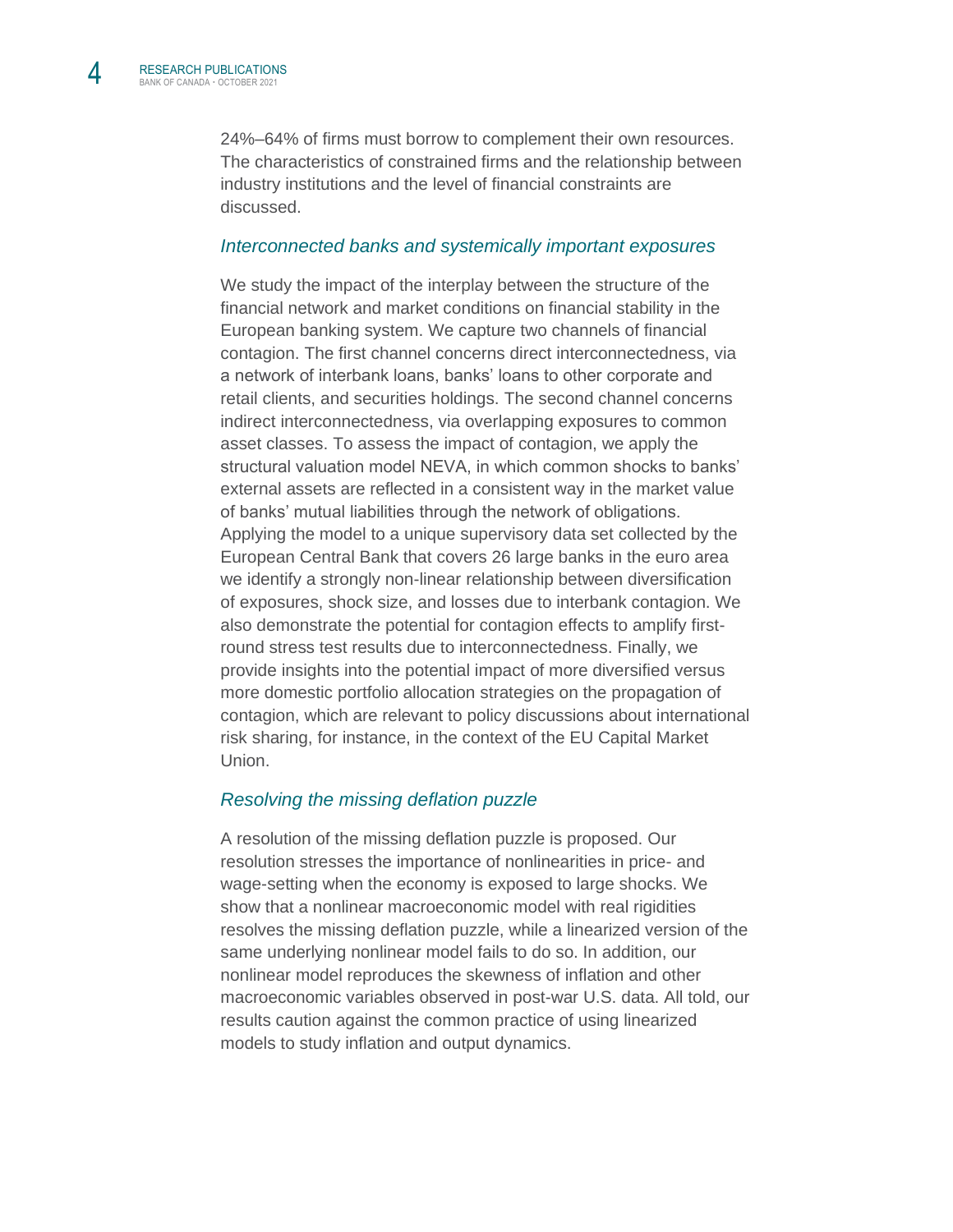#### *[News-driven international credit cycles](https://www.sciencedirect.com/science/article/pii/S0164070421000719)*

How does news about future economic fundamentals affect withincountry and cross-country credit allocation? How effective is unconventional policy when financial crises are driven by unfulfilled favorable news? I study these questions by employing a two-sector, two-country macroeconomic model with a banking sector in which financial crises are associated with occasionally binding leverage constraints. In response to positive news on the valuation of nontraded sector capital which turns out to be incorrect at a later date, the model captures the patterns of financial flows and current account dynamics in Spain between 2000–2010, including the changes in the sectoral allocation of bank credit and movements in cross-country borrowing during the boom and the bust. When there are unconventional policies by a common authority in response to unfulfilled favorable news, liquidity injections perform better in ameliorating the downturn than direct assets purchases from the nontraded sector.

#### *[Energy Efficiency and Fluctuations in CO2 Emissions](https://www.bankofcanada.ca/2021/10/staff-working-paper-2021-47/)*

CO2 emissions are commonly perceived to rise and fall with aggregate output. Yet many factors, including energy-efficiency improvements, emissions coefficient variations and shifts to cleaner energy, can break the positive emissions-output relationship. To evaluate the importance of such factors, we uncover shocks that by construction reduce emissions without lowering output. These novel shocks explain a substantial fraction of emissions fluctuations. After extensively examining their impacts on macroeconomic and environmental indicators, we interpret these shocks as changes in the energy efficiency of consumer products. Our results imply that models omitting energy efficiency likely overestimate the trade-off between environmental protection and economic performance.

#### *[Foreign Exchange Fixings and Returns Around the Clock](https://www.bankofcanada.ca/2021/10/staff-working-paper-2021-48/)*

We document that intraday currency returns display systematic reversals around the major benchmark fixings, characterized by an appreciation of the U.S. dollar pre-fix and a depreciation post-fix. We propose an explanation based on constrained intermediation by foreign exchange dealers. Exploiting data from a major inter-dealer platform, we present evidence of an unconditional demand for U.S. dollars at currency fixings. Dealers hedge this demand pre-fix, driving intraday reversals in both over-the-counter and exchange-traded markets. Furthermore, order imbalances in futures markets are not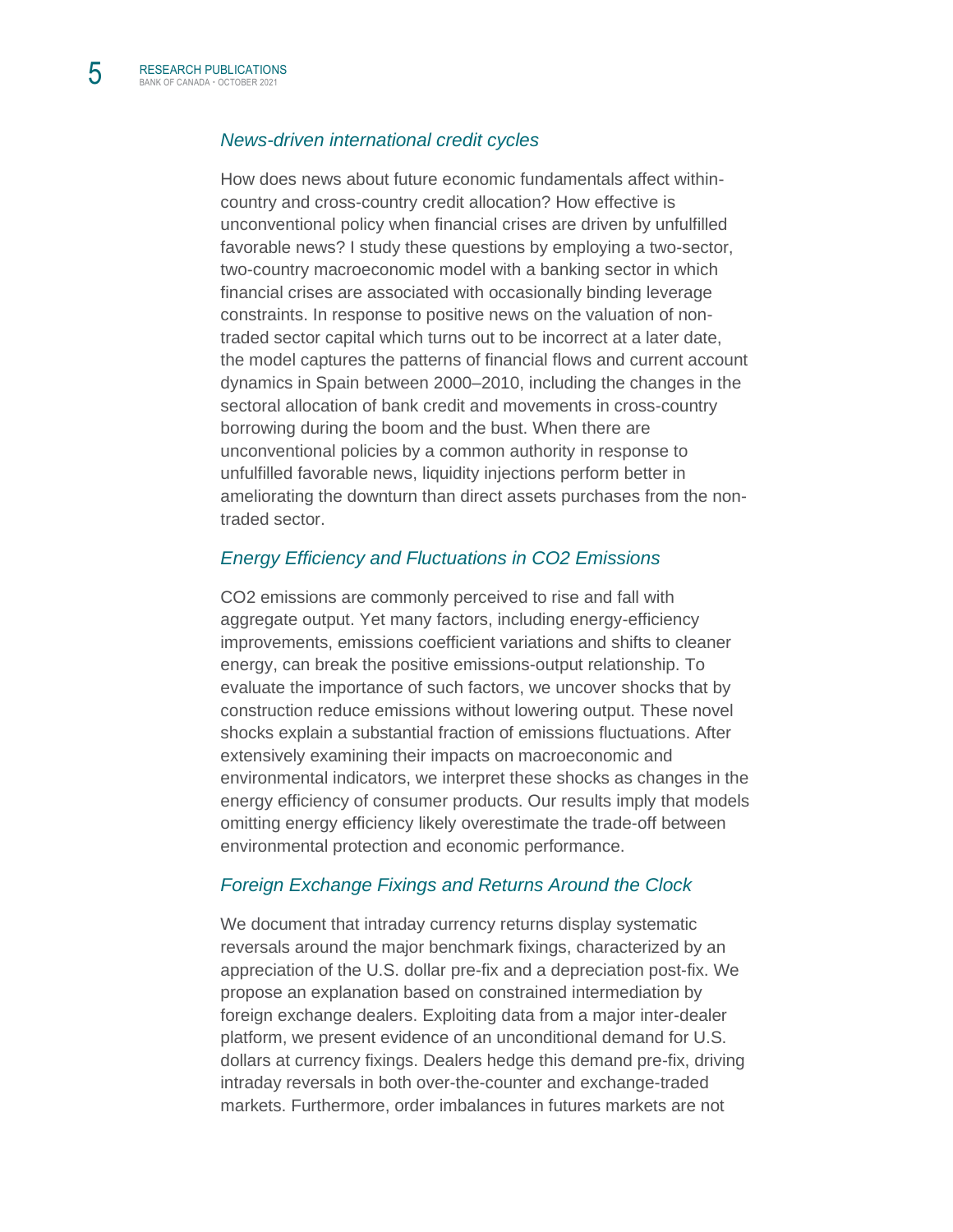related to intraday reversal patterns, suggesting that the marginal investors in foreign exchange markets are intermediaries.

#### *[Job Applications and Labour Market Flows](https://www.bankofcanada.ca/2021/10/staff-working-paper-2021-49/)*

Job applications have risen over time, yet job-finding rates have remained unchanged. Meanwhile, job separations have declined. We argue that an increase in the number of applications raises the probability of finding a good match rather than the probability of finding a job. Using a search model with multiple applications and costly information, we show that when applications increase, firms invest in identifying good matches, thereby reducing separations. Concurrently, increased congestion and selectivity over which offer to accept temper increases in job-finding rates. Our framework contains testable implications for changes in offers, acceptances, reservation wages, applicants per vacancy, and tenure, factors that enable us to generate the trends in unemployment flows.

#### *[Systemic Risk and Portfolio Diversification: Evidence from the](https://www.bankofcanada.ca/2021/10/staff-working-paper-2021-50/)  [Futures Market](https://www.bankofcanada.ca/2021/10/staff-working-paper-2021-50/)*

This paper explores the extent to which correlated investments in the futures market concentrated systemic risk on large Canadian banks around the 2008 crisis. We find that core banks took positions against the periphery, increasing their systemic risk as a group. On the portfolio level, position similarity was the main systemic risk driver for core banks, while crossprice correlations drove the systemic risk of noncore banks. Core banks were more diversified, but their portfolios also overlapped more. By contrast, non-core banks were less diversified, but also overlapped less. This significantly nuances the debate on concentration versus diversification as systemic risk sources.

#### *[Fiscal and Monetary Stabilization Policy at the Zero Lower](https://www.bankofcanada.ca/2021/10/staff-working-paper-2021-51/)  [Bound: Consequences of Limited Foresight](https://www.bankofcanada.ca/2021/10/staff-working-paper-2021-51/)*

This paper reconsiders the degree to which macroeconomic stabilization is possible when the zero lower bound is a relevant constraint on the effectiveness of conventional monetary policy, under an assumption of bounded rationality. In particular, we reconsider the potential role of countercyclical fiscal transfers as a tool of stabilization policy. Because Ricardian equivalence no longer holds when planning horizons are finite (even when relatively long), we find that fiscal transfers can be a powerful tool to reduce the contractionary impact of an increased financial wedge during a crisis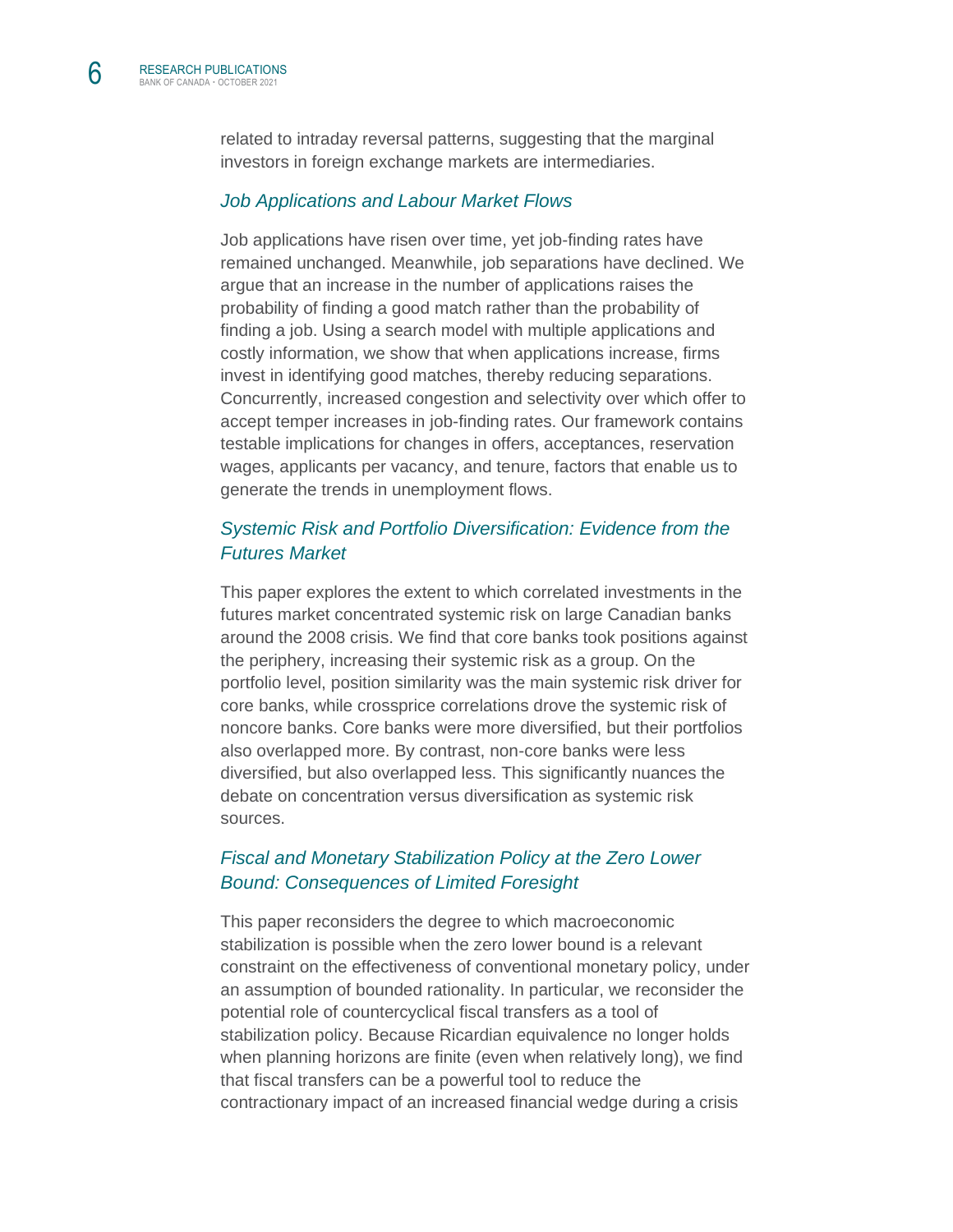and can even make possible complete stabilization of both aggregate output and inflation under certain circumstances, despite the binding lower bound on interest rates. However, the power of such policies depends on the degree of monetary policy accommodation. We also show that a higher level of welfare is generally possible if both monetary and fiscal authorities commit themselves to historydependent policies in the period after the financial disturbance that causes the lower bound to bind has dissipated.

#### *[What Can Stockouts Tell Us About Inflation? Evidence from](https://www.bankofcanada.ca/2021/10/staff-working-paper-2021-52/)  [Online Micro Data](https://www.bankofcanada.ca/2021/10/staff-working-paper-2021-52/)*

We use a detailed micro dataset on product availability to construct a direct high frequency measure of consumer product shortages during the 2020–21 pandemic. We document a widespread multi-fold rise in shortages in nearly all sectors early in the pandemic. Over time, the composition of shortages evolved from many temporary stockouts to mostly discontinued products, concentrated in fewer sectors. We show that product shortages have significant but transitory inflationary effects and that these effects can be associated with elevated costs of replenishing inventories.

#### *[What to Target? Insights from a Lab Experiment](https://www.bankofcanada.ca/2021/10/staff-working-paper-2021-53/)*

This paper compares alternative monetary policy regimes within a controlled lab environment, where groups of participants are tasked with repeatedly forecasting inflation in a simple macroeconomic model featuring only the dynamics of interest rates, inflation and inflation expectations. Average-inflation targeting can approximate the price path observed under price-level targeting in the presence of disinflationary shocks and enable subjects to coordinate on simple heuristics that reflect the concern of the central bank for past inflation gaps. However, this depends on the exact specification of the policy rule. In particular, if the central bank considers more than two lags, subjects fail to form expectations that are consistent with the monetary policy rule, which results in greater inflation volatility. Reinforcing communication around the target helps somewhat anchor longrun inflation expectations.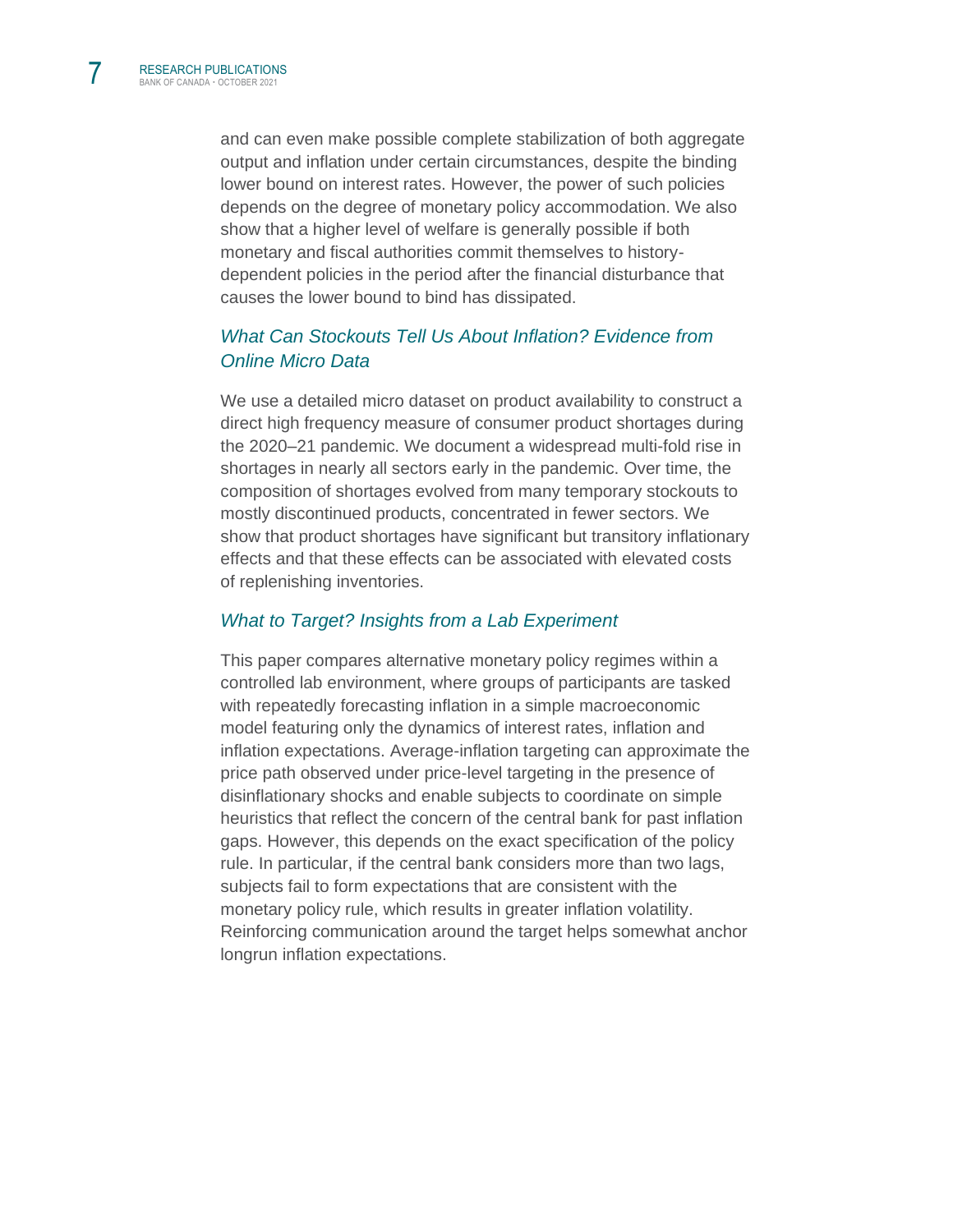#### *[Banks' Lobbying Determinants: Insights from the GFC and the](https://papers.ssrn.com/sol3/papers.cfm?abstract_id=1785435)  [Trump Presidency](https://papers.ssrn.com/sol3/papers.cfm?abstract_id=1785435)*

This study examines the relationship between banks' main financial and business characteristics and their lobbying intensity during the last two decades. A novel feature of our analysis is that we adopt a network perspective to measure banks' lobbying intensity. We find that banks are more likely to lobby when they are larger, less creditworthy, venture into non-traditional businesses and face higher agency conflicts. Next, we observe that subsequent to the GFC and with the announcement of the Dodd-Frank bill, there was a significant increase in lobbying undertaken by banks with higher revenues stemming from trading and securitization. Finally, during the Trump Presidency, banks with higher trading revenues lobbied significantly more.

#### *[Assessing Labour Market Slack for Monetary Policy](https://www.bankofcanada.ca/2021/10/staff-discussion-paper-2021-15/)*

The large and uneven impact of COVID-19 has emphasized the complexity and diversity of the labour market. This complexity implies that traditional headline measures may be inadequate at providing a comprehensive picture of labour market health. We address this concern in two ways. First, we construct a summary indicator of the labour market and use it to evaluate the level of disagreement between various labour market measures. Our exercise reveals that the COVID-19 shock has heightened the degree of disagreement between different indicators. The unprecedented level of disagreement across individual measures implies that a single measure cannot fully account for differences in labour market slack across various groups, or for the quality of job gains. Second, we propose a comprehensive framework to assess the labour market recovery along three dimensions, all of which capture different elements of slack: overall labour market conditions, labour market inclusiveness and job characteristics. As an example of how to apply this approach, we identify areas of concern in the ongoing recovery of the Canadian labour market.